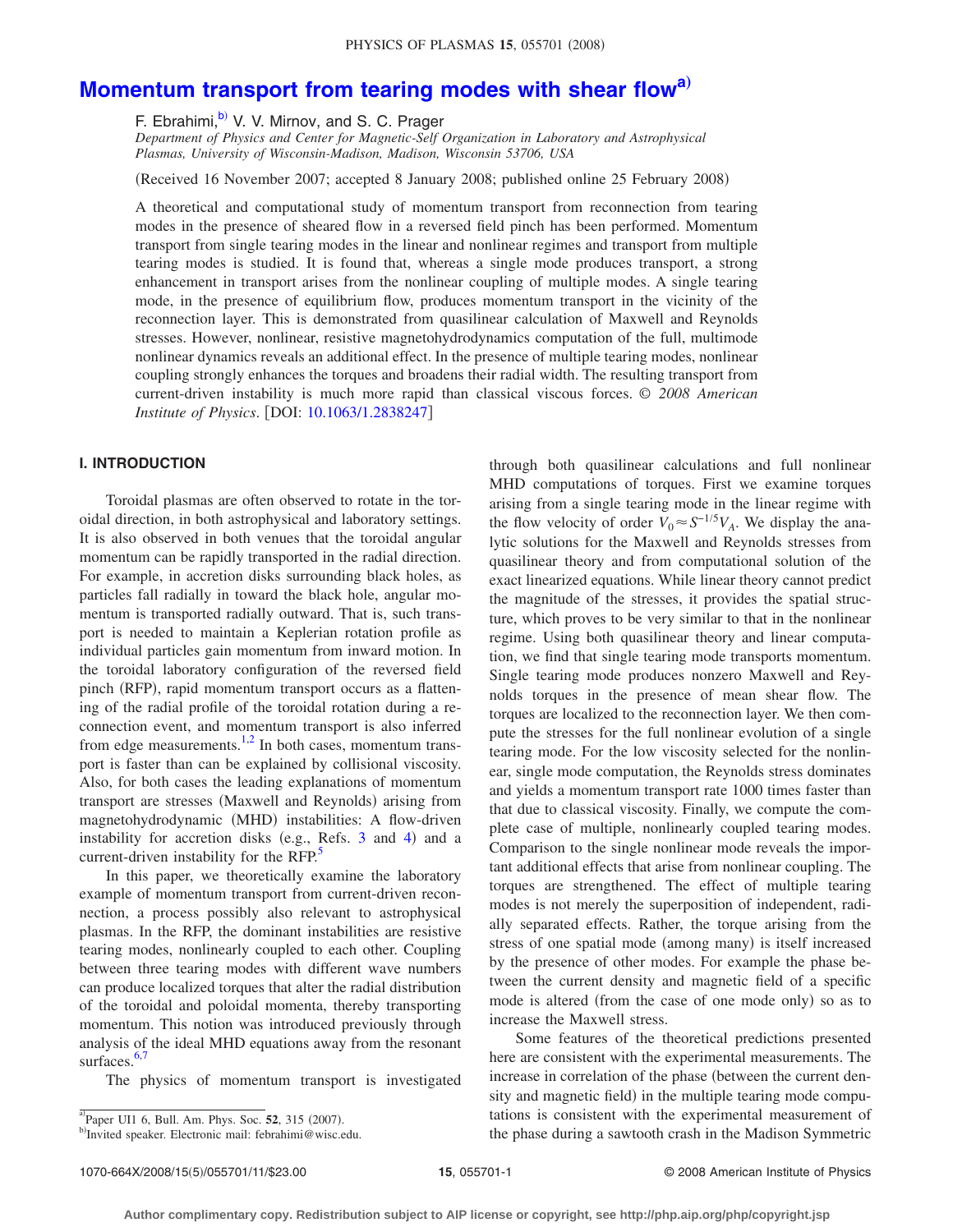experiment (MST). Preliminary MST measurements also show that both Maxwell and Reynolds stresses are strong during the sawtooth crash when nonlinear mode coupling is important. $\delta$  Moreover, in the edge region of the Extrap-T2R, experimental measurement of Maxwell and Reynolds stresses suggests a strong relation between the  $m=0$  tearing mode activity and the momentum transport at the edge.<sup>2</sup> However, a more complete comparison between the theoretical prediction of momentum transport from tearing modes and RFP experiments awaits further experimental measurements of stresses in the whole plasma during the sawtooth cycle.

The nonlinear, 3D, resistive MHD code  $DEBS<sup>9</sup>$  $DEBS<sup>9</sup>$  $DEBS<sup>9</sup>$  is employed to study momentum transport from tearing modes in both linear and nonlinear states at zero pressure,

$$
\frac{\partial \overline{A}}{\partial t} = S\overline{V} \times \overline{B} - \eta \overline{J},\tag{1}
$$

$$
\rho \frac{\partial \bar{V}}{\partial t} = -S\rho \bar{V} \cdot \nabla \bar{V} + S\bar{J} \times \bar{B} + \nu \nabla^2 \bar{V} + \mathbf{F}(r),
$$
 (2)

$$
\overline{B} = \nabla \times \overline{A},\tag{3}
$$

$$
\bar{J} = \nabla \times \bar{B},\tag{4}
$$

where  $S = \tau_R / \tau_A$  (Lundquist number),  $\nu = \tau_R / \tau_{vis}$  (magnetic Prandtl number = viscosity/resistivity), and time is normalized to the diffusion time. An axial *ad hoc* momentum source term  $F(r)$  is added to the momentum equation to generate mean flow. The linear single mode computations are performed with specified flow profile which is fixed in time. The flow velocity used in the linear computations are  $V_0$ = 0.001  $-0.4V<sub>A</sub>$ . The nonlinear evolution of a single tearing mode and full multiple tearing mode computations are performed with a uniform *ad hoc* source. The nonlinear multiple mode computations are at Lundquist number up to  $S = 5 \times 10^4$  with axial flow velocities  $V_z = 0.03 - 0.07V_A$ , very similar to MST flow velocities.

The paper is organized as follows: In Sec. II, momentum transport from a single tearing mode is investigated. The quasilinear calculation of Maxwell and Reynolds stresses in both reconnection layer (inner layer) and outer (ideal) regions are presented in Sec. II A. The results of single mode computations in the linear regime are discussed in Sec. II B. We also discuss nonlinear evolution of single mode in Sec. II B. We present full nonlinear multiple tearing mode computations in Sec. III, and we then summarize in Sec. IV.

## **II. SINGLE TEARING MODE**

We investigate momentum transport from a single tearing mode. Quasilinear torques are calculated through both analytical calculations and single tearing mode computations in the presence of shear flow. In Sec. II A, we first obtain the inner layer equations in the presence of shear flow  $(V_0 \approx S^{-1/5} V_A)$  in the cylindrical geometry and then calculate quasilinear Maxwell and Reynolds stress terms in the inner and outer regions. We also perform single tearing mode computations in the linear regime and compare the stress terms with quasilinear calculations in Sec. II B. In the absence of shear flow the stresses are zero in both the outer and inner layer regions. We find that in the presence of shear flow, the main contribution of momentum transport arises from the inner layer solutions. The outer ideal solutions produce nonzero but very small stresses. We also present the result of linear stability analysis of tearing mode with shear flow, and find the destabilizing effect in the small shear flow regime and stabilization of the tearing mode at higher shear. The flattening of the flow profile during the nonlinear evolution of a single mode will be also discussed.

#### **A. Quasilinear calculations**

We first calculate the quasilinear torque arising from a single tearing mode. Linear tearing modes with equilibrium flows,  $10-12$  $10-12$  and the effect of shear flow on resistive tearing instability in slab geometry<sup>13–[16](#page-10-0)[,22](#page-10-1)</sup> have been studied previously. Here, we concentrate on the torque and employ a cylindrical plasma with equilibrium helical magnetic field (azimuthal and axial fields) and axial flow. The assumed flow,  $V_z(r)$ , is weak, and therefore is only negligibly destabilizing due to its shear  $dV_z/dr$ .<sup>[14](#page-9-12)[,16](#page-10-0)</sup> We solve for the eigenfunctions in the resistive, reconnection layer (which is smaller than the island width) and in the ideal, outer regions, from which we construct the Lorentz force  $(\tilde{J} \times \tilde{B})$ , where tilde denotes perturbations) arising from the Maxwell stress and the fluid force arising from the Reynolds stress  $(\rho \tilde{V} \cdot \nabla \tilde{V})$ . Consider a force-free equilibrium with perturbations of the form  $\tilde{a}(r, \theta, z, t) = \tilde{a}(r) \exp(\gamma t + im\theta - ik_z z)$ , the linearized resistive MHD equations with flow are,

<span id="page-1-0"></span>
$$
\rho \gamma^2 \xi + \rho \gamma (\mathbf{V}_0 \cdot \nabla) \xi + \rho \gamma (\xi \cdot \nabla) \mathbf{V}_0
$$
  
\n
$$
= (\nabla \times \widetilde{\mathbf{B}}) \times \mathbf{B} + \mathbf{J} \times \widetilde{\mathbf{B}} - \nabla \widetilde{p},
$$
  
\n
$$
\widetilde{p} + 1/\gamma (\mathbf{V}_0 \cdot \nabla) \widetilde{p} = -(\xi \cdot \nabla p) - \Gamma p \nabla \cdot \xi,
$$
  
\n
$$
\widetilde{\mathbf{B}} - \eta / \gamma \nabla^2 \widetilde{\mathbf{B}} = \nabla \times (\xi \times \mathbf{B}) + 1/\gamma \nabla \times (\mathbf{V}_0 \times \widetilde{\mathbf{B}}).
$$
 (5)

We adopt tearing ordering<sup>23</sup>  $\gamma \propto \eta^{3/5}$ ,  $\gamma \rightarrow \epsilon^3$ ,  $\eta \rightarrow \epsilon^5$ ,  $(r-r_s)$  $\rightarrow \epsilon^2 x$ , where  $r_s$  denotes the resonant surface  $(k_{\parallel} = 0)$  and  $\epsilon$ is a small parameter. We assume  $g = \mathbf{k} \cdot \mathbf{V}_0 = -k_z V_z$  vanishes at the resonant surface  $(r=r_s)$  and varies linearly with *x* in the inner region,  $g = g'(r_s)x$ , where  $g'(r_s)$  determines the shear flow in the inner region. We consider a small equilibrium flow of order  $V_0 \approx \eta^{1/5}$   $[g = (k \cdot V_0)_{(r_s)}^t x \rightarrow \epsilon^3]$ . The rest of the parameters in Eq.  $(5)$  $(5)$  $(5)$  are as in Ref. [23.](#page-10-2) We expand the displacement and magnetic field perturbations in powers of  $\epsilon$ :  $\xi = \epsilon^2 (\xi_r^{(2)} + \cdots) \mathbf{e}_r + (\xi_b^{(0)} + \cdots) \mathbf{B} + (\xi_\perp^{(0)} + \cdots)$  $\times$ **e**<sub>*r*</sub> $\times$ **B**, **B**= $\epsilon^4(\tilde{B}_r^0)$  $\epsilon^{(4)}$  +  $\epsilon^2 \tilde{B}_r^{(4)}$  $\mathbf{e}_r^{(6)} + \cdots$ ) $\mathbf{e}_r + \boldsymbol{\epsilon}^4 (\widetilde{B}_b^{(4)})$  $\mathbf{B} + \epsilon^4 (\tilde{B}^{(4)}_{\perp})$  $+\cdots$ ) $e_r \times B$ . The radial and parallel components of the induction equation become

<span id="page-1-1"></span>
$$
\widetilde{B}_r^{(4)} - \frac{\eta}{\gamma} \widetilde{B}_r^{(6)''} = (\mathbf{B} \cdot \nabla) \xi_r^{(2)} - \frac{ig}{\gamma} \widetilde{B}_r^{(4)},\tag{6}
$$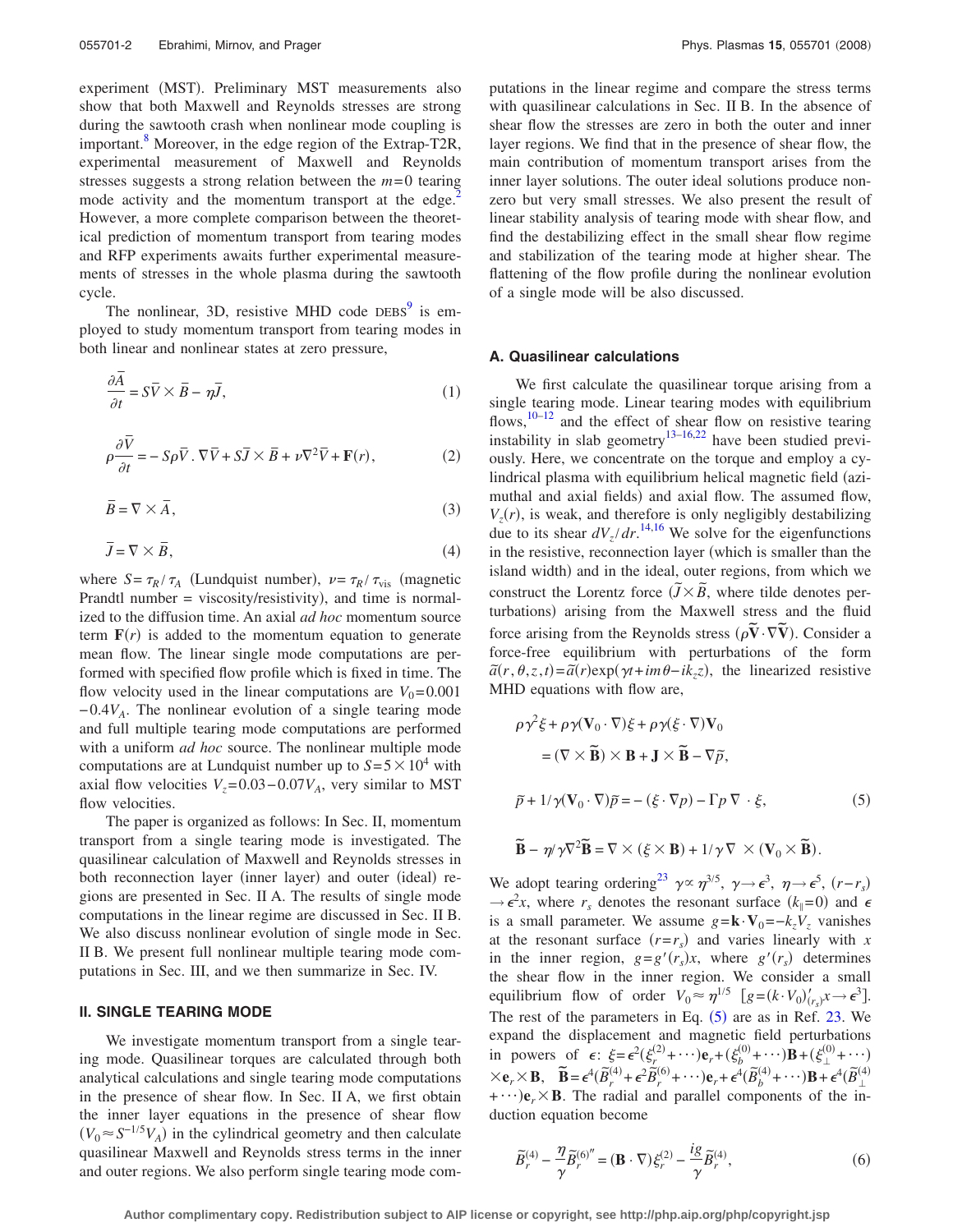<span id="page-2-3"></span>
$$
-\frac{\eta}{\gamma} \widetilde{B}_{b}^{(4)''} = -(\nabla \cdot \xi)^{(2)} + (\mathbf{B} \cdot \nabla) \xi_{b}^{(0)} - \frac{(p + B^{2})'}{B^{2}} \xi_{r}^{(2)} + \frac{1}{\gamma} \frac{(B_{z} V_{z}')}{B^{2}} \widetilde{B}_{r}^{(4)}.
$$
\n(7)

The parallel, perpendicular, and the annihilated [using the operator  $\nabla \cdot (\mathbf{B} \times / B^2)$  components of the momentum equation are

$$
\rho \gamma^2 \left( 1 + \frac{ig}{\gamma} \right) \xi_b^{(0)} + \rho \gamma \frac{(B_z V_z')}{B^2} \xi_r^{(2)} = \frac{-p' \widetilde{B}_r^{(4)} - (\mathbf{B} \cdot \nabla) \widetilde{p}^{(4)}}{B^2},\tag{8}
$$

$$
-iB^{2}(k_{\perp}B)\widetilde{B}_{b}^{(4)} = (J \cdot B)\widetilde{B}_{r}^{(4)} + i(k_{\perp}B)\widetilde{p}^{(4)},
$$
\n(9)

<span id="page-2-0"></span>
$$
\rho \gamma^2 \left( 1 + \frac{ig}{\gamma} \right) \xi_r^{(2)''} = (\mathbf{B} \cdot \nabla) \widetilde{B}_r^{(6)''} + i(k_\perp B) \frac{(J \cdot B)'}{B^2} \widetilde{B}_r^{(4)} + \frac{2B_\theta^2}{rB^2} (k_\perp B)^2 \widetilde{B}_b^{(4)},
$$
\n(10)

where equilibrium quantities are defined at the resonant surface,  $k_{\perp}B|_{r_s} = mB^2/r_sB_z$  and  $\mathbf{B} \cdot \nabla|_{(r \to r_s)} = -(imB_zq'/q^2R)x$ , where  $q = rB_z / RB_\theta$ . Combining Eqs. ([6](#page-1-1))–([10](#page-2-0)) without pressure gradient terms, the inner layer equations for the radial magnetic field, displacement and parallel magnetic field, with the effect of flow shear are

$$
\Psi_2'' = \Omega \left[ X \Xi + \left( 1 + i \frac{G'X}{\Omega} \right) \Psi_0 \right],\tag{11}
$$

<span id="page-2-1"></span>
$$
\left(1 + i\frac{G'X}{\Omega}\right)\Xi'' = \frac{X^2\Xi}{\Omega} + \left[\frac{X}{\Omega}\left(1 + i\frac{G'X}{\Omega}\right) - \frac{J_p}{\Omega^2}\right]\Psi_0
$$

$$
-\frac{Y}{\Omega^2},
$$
(12)

<span id="page-2-2"></span>
$$
Y'' = \left(\frac{X^2}{\Omega\left(1 + i\frac{G'X}{\Omega}\right)} + \frac{2\Omega\left(1 + i\frac{G'X}{\Omega}\right)t^6}{\Gamma\beta}\right)Y
$$

$$
+ \Omega\left(S_q + \frac{iG'G_pX}{\left(1 + i\frac{G'X}{\Omega}\right)}\right) \Xi + \left(-\frac{JX^2}{\Omega\left(1 + i\frac{G'X}{\Omega}\right)}\right)
$$

$$
-\frac{2\Omega\left(1 + i\frac{G'X}{\Omega}\right)J^6}{\Gamma\beta} + iG'G_p\right)\Psi_0, \tag{13}
$$

where dimensionless length and frequency scales are *X* and

 $\Omega$ . An inverse time scale  $\Omega_R$  and a resistive length scale  $L_R = (\eta/\Omega_R)^{1/2}$  are considered and the following dimensionless quantities are used:

$$
F' = -\frac{q'B_{\theta}}{qB},
$$
\n
$$
S_{q} = \left(\frac{2a}{Rq'}\right)^{2}, \quad \beta = \frac{2p}{B^{2}}; \quad B = |B(r_{s})|,
$$
\n
$$
\Omega_{R} = \left(\frac{m^{2}\eta F'^{2}B^{2}}{\rho r_{s}^{2}}\right)^{1/3}, \quad l = (L_{R}/r_{s})^{1/5},
$$
\n
$$
\Omega = \gamma/(l^{4}\Omega_{R}), \quad X = x/(lL_{R}),
$$
\n
$$
J = \frac{2B_{\theta}^{2}}{F'BB_{z}}\left(\frac{J \cdot B}{B^{2}}\right), \quad J_{p} = \frac{r_{s}}{F'BB_{z}}(J \cdot B)',
$$
\n
$$
\Xi = \xi_{r}^{(2)}, \quad Y = -\frac{2r_{s}a^{2}B^{2}}{l^{6}R^{2}B_{\theta}^{2}q'}\tilde{B}_{b}^{(4)},
$$
\n
$$
\Psi_{0} = \frac{ir_{s}}{L_{R}mF'Bl}\tilde{B}_{r}^{(4)}, \quad \Psi_{2} = \frac{ir_{s}}{L_{R}mF'Bl}\tilde{B}_{r}^{(6)},
$$
\n
$$
G_{p} = -\frac{2\rho^{1/2}a^{2}B_{z}\Omega_{R}}{l^{5}R^{2}B_{\theta}^{2}q'}\tilde{B}_{r}^{(2)}, \quad G' = (\eta r_{s}^{3}/\Omega_{R}^{6})^{1/5}g'.
$$

The equations reduce to those of a slab<sup>14–[16](#page-10-0)</sup> when the curvature term [last term of Eq.  $(12)$  $(12)$  $(12)$ ] is zero. With change of variable  $h = \Omega(\Xi + iG'\Psi_0/\Omega)$ , and  $\mu = \sqrt{2x}$ , radial magnetic field perturbation and the displacement become

$$
(\Omega + i\lambda_G\mu)h'' - \frac{\mu^2}{4}h = -\frac{\Upsilon}{2} + \Omega\mu - \lambda_F,
$$
  

$$
\Psi_2'' = \frac{\mu}{4}h + \Omega,
$$
 (14)

where  $\lambda_F = \sqrt{2}J_p$ ,  $\lambda_G = G'/\sqrt{2}$ . Without curvature term, these equations are similar to the equations in slab geometry with the growth rate given in Ref. [14.](#page-9-12) The growth rate increases with flow shear as  $\lambda_G^2$  in the limit of small flow shear.

In the absence of mean flow  $(G', G_p=0)$ , Eqs. ([12](#page-2-1)) and ([13](#page-2-2)) are solved using the expansion of  $\Xi$  and Y in terms of Hermite polynomials,

$$
\Xi = \exp(-Z^2/2)\Sigma_n a_n H_n(Z),
$$
  
\n
$$
\Upsilon = \exp(-Z^2/2)\Sigma_n b_n H_n(Z),
$$
\n(15)

where  $Z = \Omega^{-1/4} X$ . We keep the even parts of the solutions (the terms containing *J* and  $J_p$ ). The even parts of the solutions which they do not enter the growth rate calculations and usually are ignored, $^{23}$  are important for the stress term calculations. The odd and even part of the coefficients are obtained,

**Author complimentary copy. Redistribution subject to AIP license or copyright, see http://php.aip.org/php/copyright.jsp**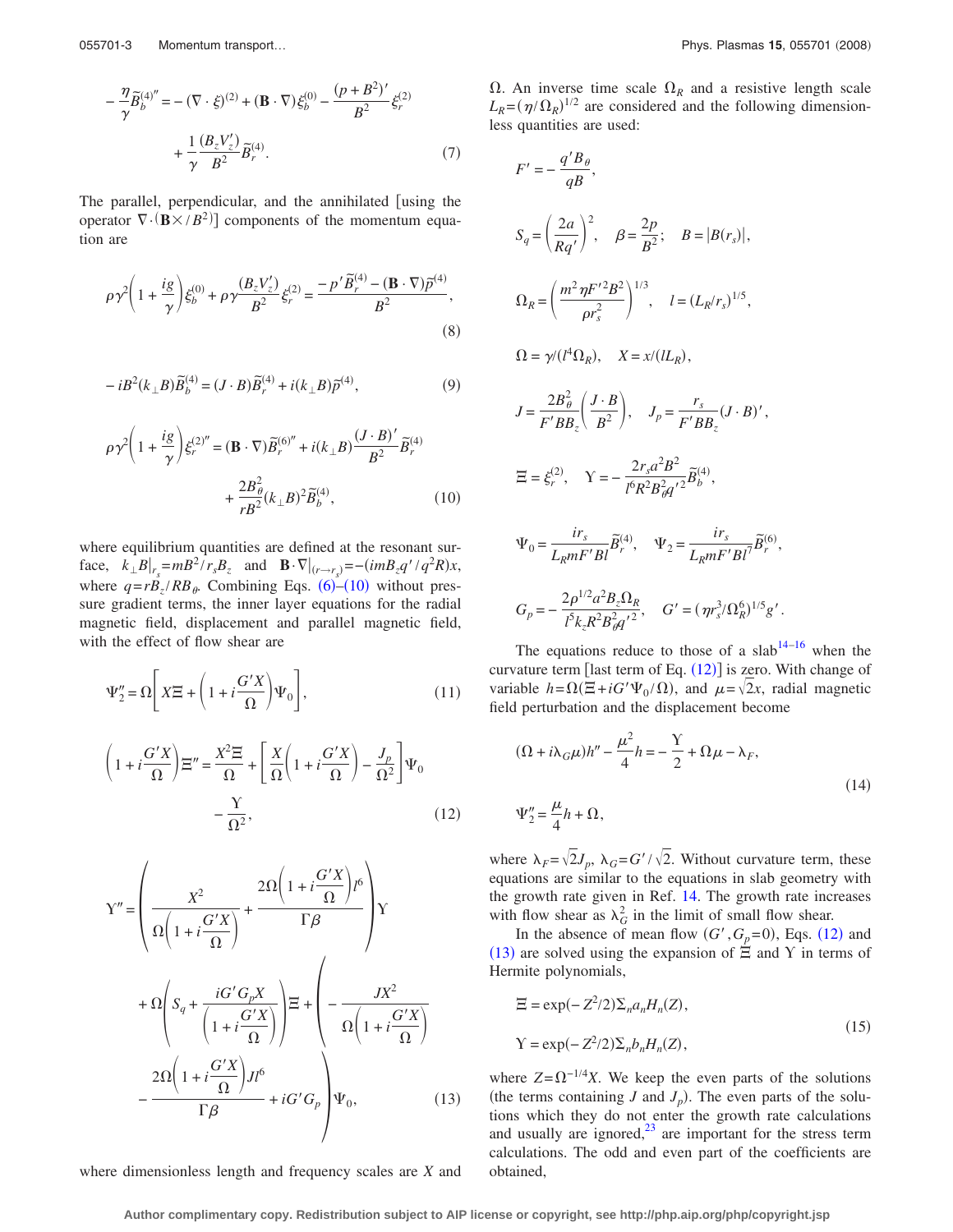$$
a_{2m+1} = \frac{2^{1/2}\Psi_0}{\Omega^{1/4}4^m m!} \left[ \frac{\left(4m+3+\frac{2l^6\Omega^{3/2}}{\Gamma\beta}\right)}{-(4m+3)\left(4m+3+\frac{2l^6\Omega^{3/2}}{\Gamma\beta}\right)-S_q} \right],
$$

$$
a_{2m} = \frac{-2^{1/2} \Psi_0}{4^m m!} \times \left[ \frac{\frac{J_p}{\Omega^{3/2}} \left( 4m + 1 + \frac{2I^6 \Omega^{3/2}}{\Gamma \beta} \right) + \frac{2JI^6}{\Gamma \beta} + \frac{J(4m + 1)}{\Omega^{3/2}}}{\Gamma \beta} \right], - (4m + 1) \left( 4m + 1 + \frac{2I^6 \Omega^{3/2}}{\Gamma \beta} \right) - S_q
$$
  
- 2<sup>1/2</sup>  $\Psi_0$   $\left[ S_q \right]$  (16)

$$
b_{2m+1} = \frac{-2^{1/2} \Psi_0}{\Omega^{-5/4} 4^m m!} \left[ \frac{S_q}{-(4m+3) \left(4m+3+\frac{2l^6 \Omega^{3/2}}{\Gamma \beta}\right) - S_q} \right],
$$

$$
b_{2m} = \frac{2^{1/2} \Psi_0}{4^m m!} \left[ \frac{S_q J_p - (4m+1) \left( \frac{2J l^6 \Omega^{3/2}}{\Gamma \beta} + J(4m+1) \right)}{-(4m+1) \left( 4m+1 + \frac{2l^6 \Omega^{3/2}}{\Gamma \beta} \right) - S_q} \right].
$$

We use the flow shear ordering for the parallel magnetic field and displacement,

<span id="page-3-0"></span>
$$
\xi_r^{(2)} = \xi_{r0}^{(2)} + iG' \xi_{rG}^{(2)} - G'^2 \xi_{rG}^{(2)} + \cdots,
$$
  
\n
$$
\widetilde{B}_b^{(4)} = \widetilde{B}_{b0}^{(4)} + iG'\widetilde{B}_{bG}^{(4)} - G'^2 \widetilde{B}_{bG}^{(4)} + \cdots,
$$
\n(17)

where  $\xi_{rG}^{(2)}$  and  $\widetilde{B}_{bG}^{(4)}$  $_{hG}^{(4)}$  are the first order solutions with flow shear. From this expansion, we obtain first order solutions at the low resistivity limit in terms of the zeroth order solutions solutions without flow shear, expressible as a sum of Hermite functions),

$$
Y_{odd}^{(1)} \approx \left[ -\frac{(S_q + G_p)Z\Xi_{even}^{(0)}}{\Omega^{-3/4}} \right] / \left( Z^2 + \frac{S_q}{Z^2} \right),
$$
  
\n
$$
Y_{even}^{(1)} \approx \left[ -\frac{(S_q + G_p)Z\Xi_{odd}^{(0)}}{\Omega^{-3/4}} + \frac{(S_q - G_p)\Psi_0}{\Omega^{-1/2}} \right] / \left( Z^2 + \frac{S_q}{Z^2} \right),
$$
\n(18)

and we construct the axial Maxwell stress term  $\left[\langle \tilde{J} \times \tilde{B} \rangle_z\right]$  $\vec{r} = (1/r)(r\tilde{B}, \tilde{B}_{z})'$ , where  $\langle \rangle$  denotes flux surface averaged. The part of the force that is even about  $r = r_s$  is related to the current gradient at the resonant surface. The nonzero contribution of the inner layer quasilinear Lorentz term can be obtained,  $\langle \tilde{J} \times \tilde{B} \rangle_b = 1/4r d/dr (r \tilde{B}_r \tilde{B}_b^*)$ <br>= -2G' ( $\Psi_0 L_R mF' l^7 R^2 B_\theta^2 q'^2 / 2r_s^2 a^2 B dY^{(1)}/dr$ . The Lorentz force is directly proportional to the flow shear  $(G')$  in the limit of small flow shear. Even part of the Lorentz force is

<span id="page-3-1"></span>

FIG. 1. The analytical quasilinear inner layer solutions for (a) the axial fluid stress,  $-\langle \tilde{V} \cdot \nabla \tilde{V} \rangle_z$ , and (b) the axial Lorentz force,  $\langle \tilde{J} \times \tilde{B} \rangle_z$ . The origin is the location of the resonant surface. The solutions are for the core tearing mode,  $m=1$  and  $k_z=2.0$ . The small oscillations are an artifact of the Hermite series truncation.

related to the even part of the radial displacement, and therefore to the current gradient at the resonant surface. Note that the Lorentz force without flow vanishes due to a 90° phase shift between  $\tilde{B}_{b0}^{(4)}$  $\begin{bmatrix} (4) \\ b0 \end{bmatrix}$  and  $\tilde{B}_r^{(4)}$  $\binom{4}{r}$ .

Using the parallel displacement,

$$
\xi_b^{(0)} = \frac{1}{\rho \gamma (\gamma + ig' x)}\n\times \left\{-\rho \gamma \xi_r^{(2)} \frac{(B_z V_z')}{B^2} + \frac{(\mathbf{B} \cdot \nabla)}{B^2} \left[B^2 \widetilde{B}_b^{(4)} + \frac{(\mathbf{J} \cdot \mathbf{B})}{i(k_\perp B)} \widetilde{B}_r^{(4)}\right]\right\},
$$
\n(19)

we construct the Reynolds stress,  $[\langle \tilde{V} \cdot \nabla \tilde{V} \rangle_b = (\gamma^2/r)$  $\times \langle r\xi_r^{(2)}\xi_b^{(0)}\rangle'$ ], using an expansion similar to Eq. ([17](#page-3-0)). Expressing the first order solutions in terms of shear flow, the Lorentz force and the Reynolds stress are calculated for the inner layer region are shown in Fig. [1.](#page-3-1) The solutions are for the core tearing mode,  $m=1$  and  $k<sub>z</sub>=2.0$  with an equilibrium current  $\lambda = J_{\parallel}/B = \lambda_0(1 - r^{\alpha})$  ( $\lambda_0 = 3.2$  and  $\alpha = 3$ ,  $S = 10^4$ ,  $\Delta'$ = 6.1). The solutions are localized around resonant surface and radially integrate to zero. Thus, these structures transport momentum to reduce the flow gradient while conserving the total momentum in the plasma. The radial width is determined by the resistive layer width, unrelated to the width of the resulting magnetic island.

We also obtain the stress terms from a single tearing mode in the outer (ideal) region. The incompressible ideal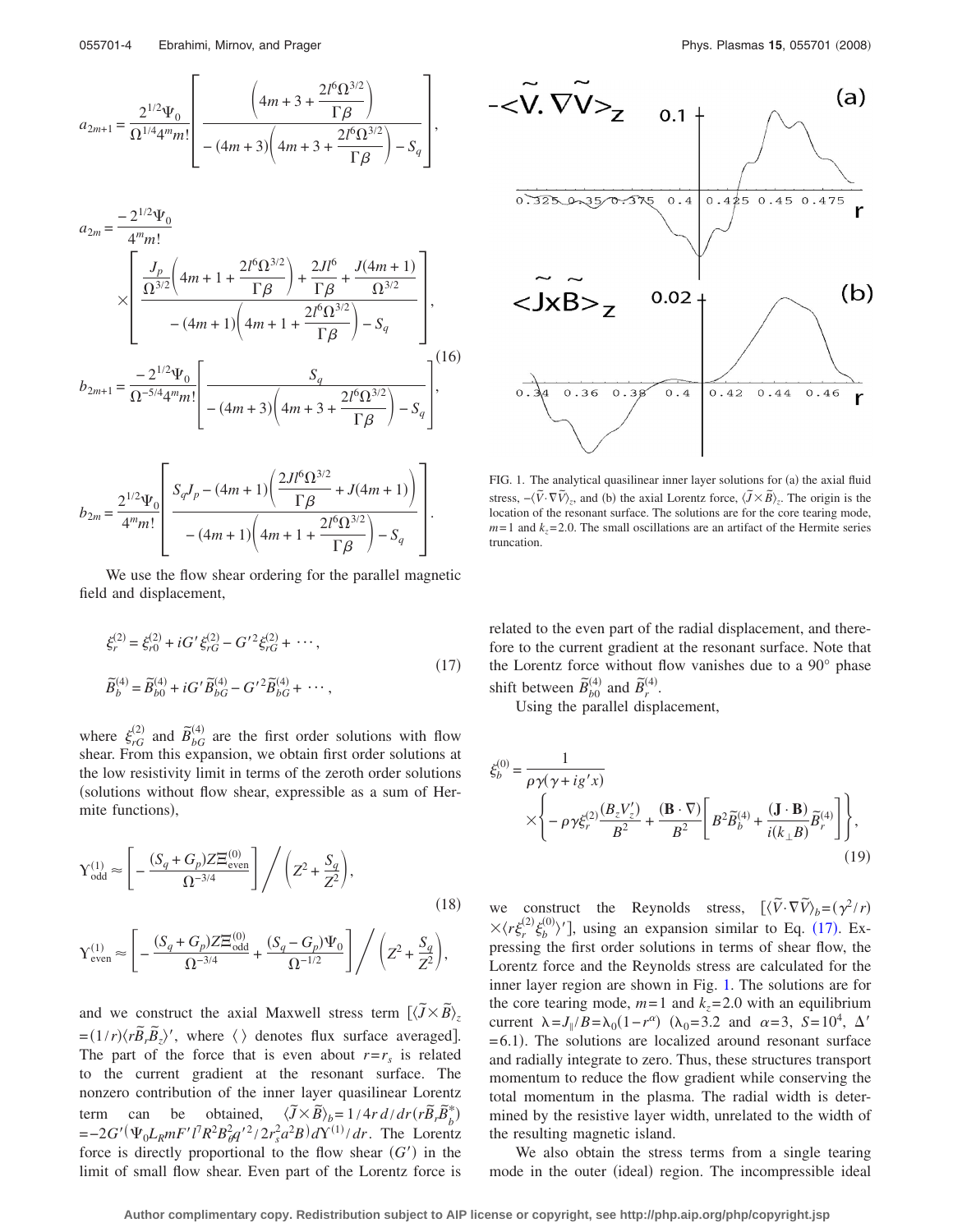<span id="page-4-1"></span>

FIG. 2. Axial fluid stress  $-\langle \tilde{V} \cdot \nabla \tilde{V} \rangle_z$  and axial Lorentz force  $\langle \tilde{J} \times \tilde{B} \rangle_z$  from linear single mode computations ( $\rho = 1$ ); (a)  $P_m = 0.01$ , (b)  $P_m = 1.0$ .

MHD equations are linearized in the presence of mean shear flow. We assume perturbation of the form  $Q(r, \theta, z, t)$  $= Q(r) \exp[i\omega t + i(m\theta - k_z z)]$ , and the equilibrium magnetic field and flow are  $\mathbf{B} = B_\theta(r)\mathbf{e}_{\theta} + B_z(r)\mathbf{e}_z$  and  $\mathbf{V}_0 = V_z(r)\mathbf{e}_z$ , respectively. The linearized equations can be combined and be presented in the form of one ordinary differential equation for  $\tilde{V}_r$ ,

$$
(r\widetilde{V}_r)'' + c1(r\widetilde{V}_r)' + c2(r\widetilde{V}_r) = 0,
$$
\n(20)

where

$$
c1 = \frac{1}{A} \frac{dA}{dr} + \frac{k_z V'_z}{\Omega_o},
$$
  
\n
$$
c2 = \frac{1}{A} \left\{ -\frac{d}{dr} \left( \frac{k_z V'_z A}{\Omega_o} \right) - \frac{2k^2 B_\theta V'_z k_\perp B}{\Omega_o^2 (m^2 + k_z^2 r^2)} - \frac{d}{dr} \left[ \frac{2m B_\theta F}{r \Omega_o (m^2 + k_z^2 r^2)} \right] + \frac{2B_\theta}{r \Omega_o} \left( \frac{B_\theta}{r} \right)' + \frac{4k_z^2 B_\theta^2}{r \Omega_o (1 - M^2)(m^2 + k_z^2 r^2)} - \frac{F^2 (1 - M^2)}{r \Omega_o} + \frac{2B_\theta^2 k_z V'_z}{r^2 \Omega_o^2} \right\},
$$
  
\n
$$
A = \frac{rF^2 (1 - M^2)}{\Omega_o (m^2 + k_z^2 r^2)}, \quad \Omega_o = \omega - k_z V_z, \quad M = \sqrt{\rho} \frac{\Omega_o}{F}, \quad F = \frac{m B_\theta}{r} - k_z B_z, \quad k_\perp B = m B_z / r + k_z B_\theta,
$$
\n(21)

where  $\omega = \omega_r + i\gamma$ , and  $\omega_r = k_z V_z|_{(r=r_s)}$  leading to finite  $M = \sqrt{\rho} \Omega_o/F$  at the rational surface (with  $\gamma = 0$ ). The equation for parallel magnetic field perturbations in terms of radial velocity perturbation is obtained,

<span id="page-4-0"></span>
$$
\widetilde{\mathbf{B}} \cdot \mathbf{B} = iA \left\{ \frac{\partial}{\partial r} (r \widetilde{V}_r) - \left[ \frac{2m B_\theta}{(1 - M^2) Fr^2} - \frac{k_z V_z'}{\Omega_o} \right] (r \widetilde{V}_r) \right\}.
$$
 (22)

We note that parallel magnetic field perturbation is purely imaginary when  $\omega$  is real (with zero growth rate) and is out of phase with the radial magnetic field. Axial Lorentz force is calculated using Eq. ([22](#page-4-0)),  $\tilde{B}_r = F\tilde{V}_r/\Omega_o$  and

 $\widetilde{B}_z = m\widetilde{B}_{\parallel}/rk_{\perp} - iB_{\theta}/(Brk_{\perp})\partial/\partial r(r\widetilde{B}_r)$ . The Lorentz term from a single tearing mode in the outer region is

$$
\langle \widetilde{J} \times \widetilde{B} \rangle_z = \frac{\gamma}{r} \left[ \rho \frac{V_z(r_s) - V_z(r)}{k_\perp F^2} k m |\widetilde{B}_\parallel^{(0)}| \widetilde{B}_r \right]'
$$
  
+ 
$$
\frac{2\gamma}{r} \left[ \rho \frac{V_z(r_s) - V_z(r)}{k_\perp (m^2 + k_z^2 r^2) F^2 B} k m^2 B_\theta \widetilde{B}_r^2 \right]'
$$
, (23)

where  $\gamma$  is the growth rate, and  $\tilde{B}_{\parallel}^{(0)} = i[Fr(r\tilde{B}_r)^r]$  $-r(k_{\perp}B)\lambda(r\overline{B}_r)]/[B(m^2+k_z^2r^2)]$  is the parallel field without mean flow from the Newcomb<sup>25</sup> equation, and  $\lambda = J_{\parallel}/B$ . In the absence of mean flow, it can be seen from the solutions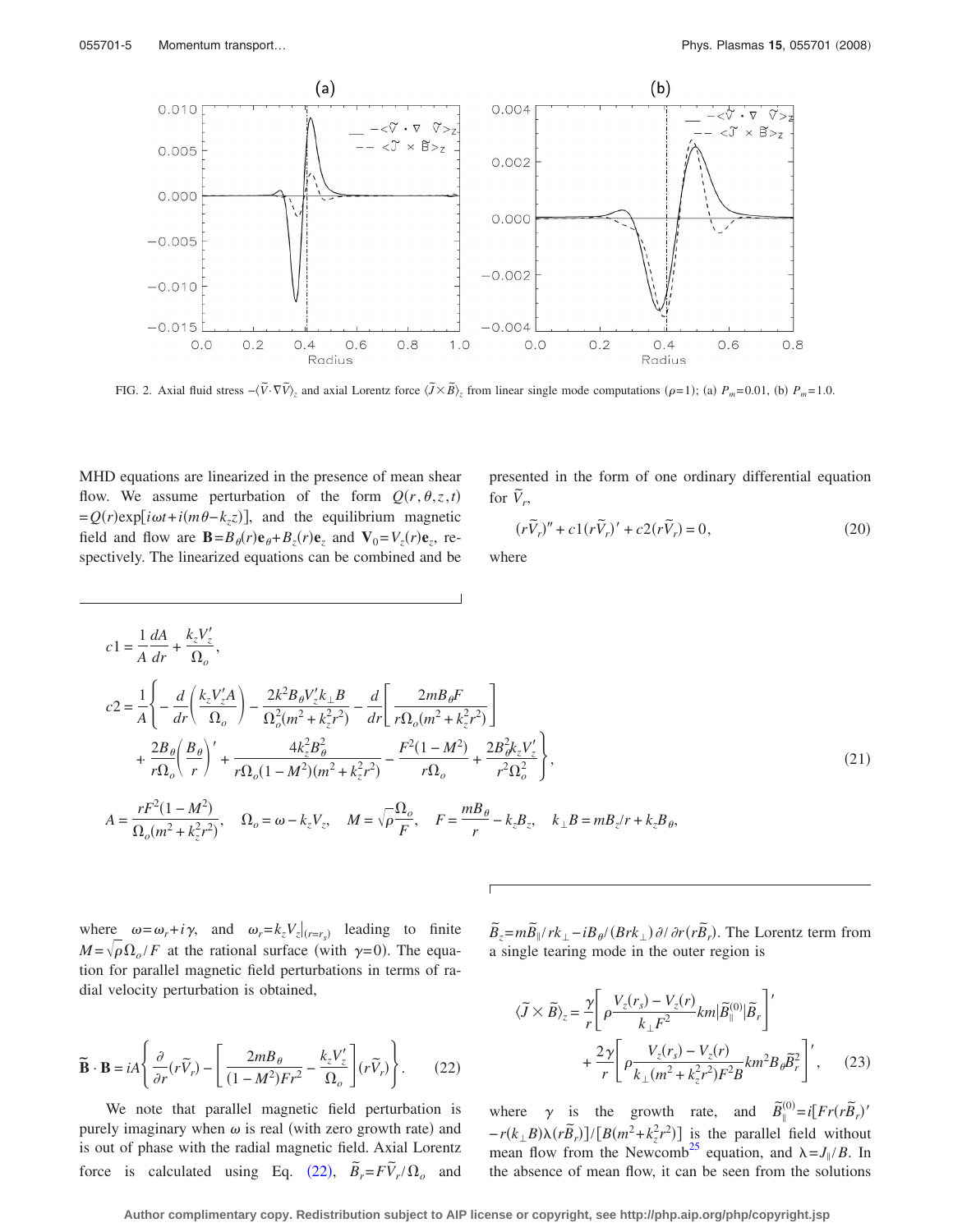<span id="page-5-0"></span>

FIG. 3. (a) Radial structure of  $cos(\delta)$ , where  $\delta$  is the phase between  $\tilde{B}_r$  and  $\tilde{B}_z^*$  with  $P_m = 0.01$   $(\langle \tilde{J} \times \tilde{B} \rangle = 1/r[r|\tilde{B}_z||\tilde{B}_r|cos(\delta)]'$ . The vertical line denotes the location of the resonant surface. (b)  $\cos(\delta)$  vs small mean flow shear, *g'* for mean flow of  $V_0/V_A = g'(1-r)$ .

of Newcomb equation, that  $\widetilde{B}_r$  and  $\widetilde{B}_{\parallel}^{(0)}$  are out of phase, and parallel and axial Lorentz forces vanish for the ideal region. With mean flow shear, Eq.  $(7)$  $(7)$  $(7)$  shows that the joint effect of mode growth and flow shear produces nonzero torque. Since

the tearing growth rate scales as *S*−3/<sup>5</sup> , where *S* is the Lundquist number, the single mode Lorentz term is small in the outer region. Axial fluid Reynolds term is similarly calculated,

$$
\langle \widetilde{V} \cdot \nabla \widetilde{V} \rangle_z = \frac{2\gamma}{r} \left( \rho \frac{(V_z(r_s) - V_z(r)^3 k_z^4 m B_\theta)}{(m^2 + k_z^2 r^2) F \{F^2 - \rho k_z^2 [V_z(r_s) - V_z(r)]^2\}^2} r \widetilde{B}_r^2 \right)'.
$$
\n(24)

It is seen that the fluid stress term is also proportional to the growth rate, and is small in the outer region. Therefore, the major contribution of single tearing mode to momentum transport arises from the inner layer solutions.

<span id="page-5-1"></span>

FIG. 4. Core tearing mode growth rate vs the ratio of shear flow to the magnetic shear (S=10<sup>4</sup>) for two Prandtl numbers.  $\Diamond$  and  $\triangle$  denote  $P_m$  $= 0.01$  and  $P_m = 1$ , respectively.

<span id="page-5-2"></span>

FIG. 5. Radial profile of axial flow (averaged over axial and azimuthal directions) for a single mode in its initial state (dashed line) and nonlinear state (solid line).

**Author complimentary copy. Redistribution subject to AIP license or copyright, see http://php.aip.org/php/copyright.jsp**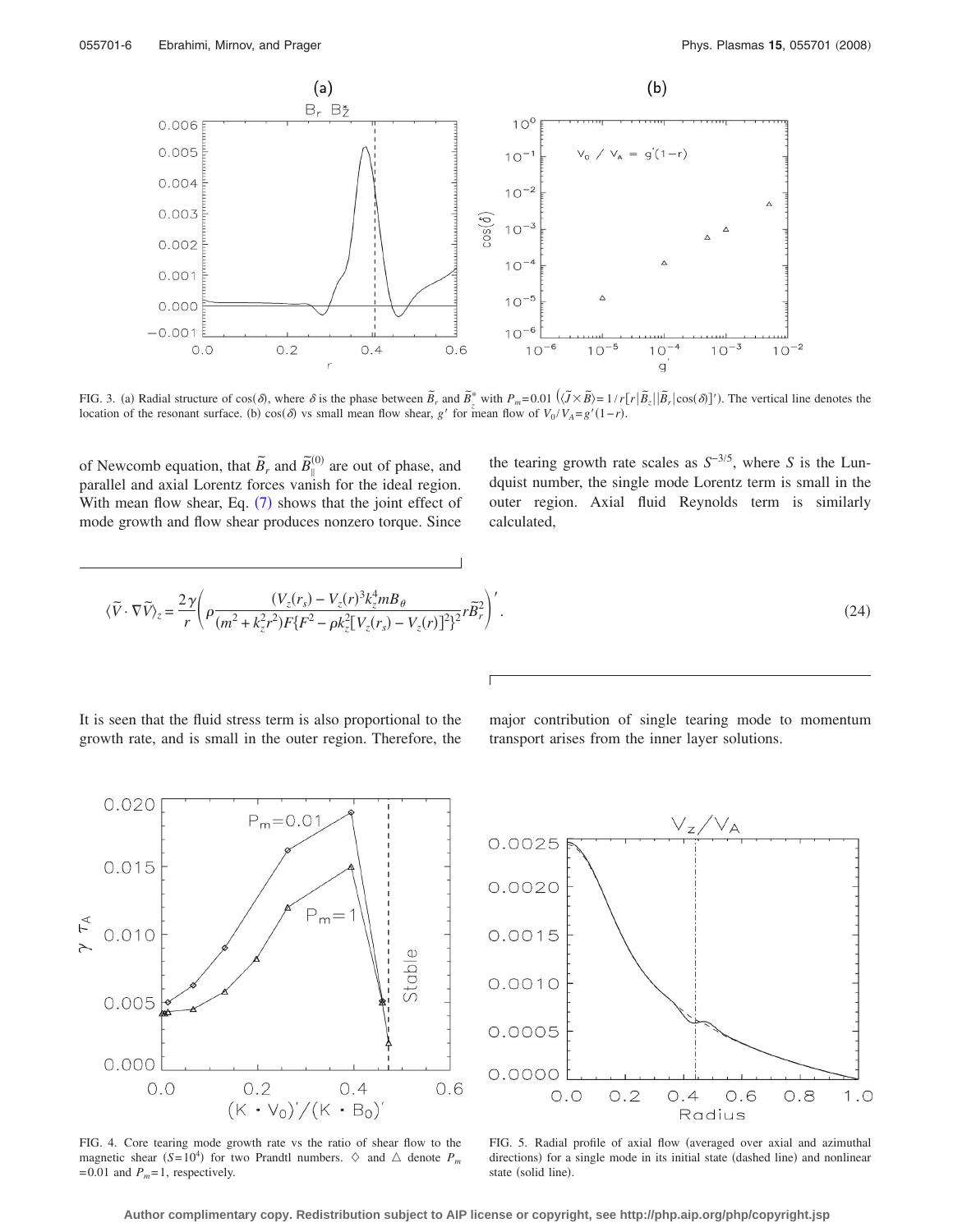<span id="page-6-0"></span>

FIG. 6. (a) Total magnetic fluctuation  $\sqrt{1/2 \int B_r^2 dv}$  vs time  $(S=10^4)$ . (b) Flow profile for times  $t_1$  and  $t_2$ .

#### **B. Linear and nonlinear single mode computations**

Momentum transport from a single tearing mode is studied using MHD computations in the linear and nonlinear regime. The computations are performed using the DEBS code. It is shown that the approximate analytic quasilinear results found in Sec. II A are consistent with computational solution of the full MHD equations in the linear regime. For the linear computations, the flow profile is specified and fixed in time. We choose the equilibrium magnetic field and flow profiles which are identical to those of the analytical calculations in the previous section. Also equivalent to the analytic calculations, the computations are performed in the nonviscous regime,  $P_m < 0.4S^{-2/5} \Delta^{6/5} F^{7/2/5} \rho^{1/5}$ , with  $P_m = \nu / \eta = 0.01$ , where  $\nu$  and  $P_m$  are viscosity and the magnetic Prandtl number, respectively. Figure [2](#page-4-1) shows the fluid stress term,  $\langle \tilde{V} \cdot \nabla \tilde{V} \rangle_z$ , and Lorentz term,  $\langle \tilde{J} \times \tilde{B} \rangle_z$ , for two

regimes, resistive, nonviscous  $(P_m=0.01)$ , and viscoresistive  $(P_m=1.0)$ , during the linear growth phase. The stresses in the nonviscous regime are localized and similar in radial structures to the analytic solutions. There are some differences in detail, likely arising from the constant  $\psi$  approximation of the analytics, which is not true for the computation. In the nonviscous regime, both the computation and quasilinear calculations yield a fluid stress term five times larger than the Maxwell stress [Figs. [1](#page-3-1) and  $2(a)$  $2(a)$ ]. The two stresses are comparable at higher viscosity [Fig.  $2(b)$  $2(b)$ ].

The nonzero contribution of  $\langle \tilde{J} \times \tilde{B} \rangle_z$ , arises from the phase between  $\tilde{B}_r$  and  $\tilde{B}_z$  around the resonant surface [Fig.  $3(a)$  $3(a)$ ]. This phase increases linearly with the flow shear in agreement with the quasilinear calculations discussed in Sec. II A. Figure  $3(b)$  $3(b)$  shows that the linear phase increases with

<span id="page-6-1"></span>

FIG. 7. Radial structures of (a) total  $\langle \tilde{J} \times \tilde{B} \rangle_z$  term at  $t_1 = 0.416$  and (b) at  $t_2 = 0.444$  (summed over all *n* and *m* mode numbers)  $(S=10^4)$ .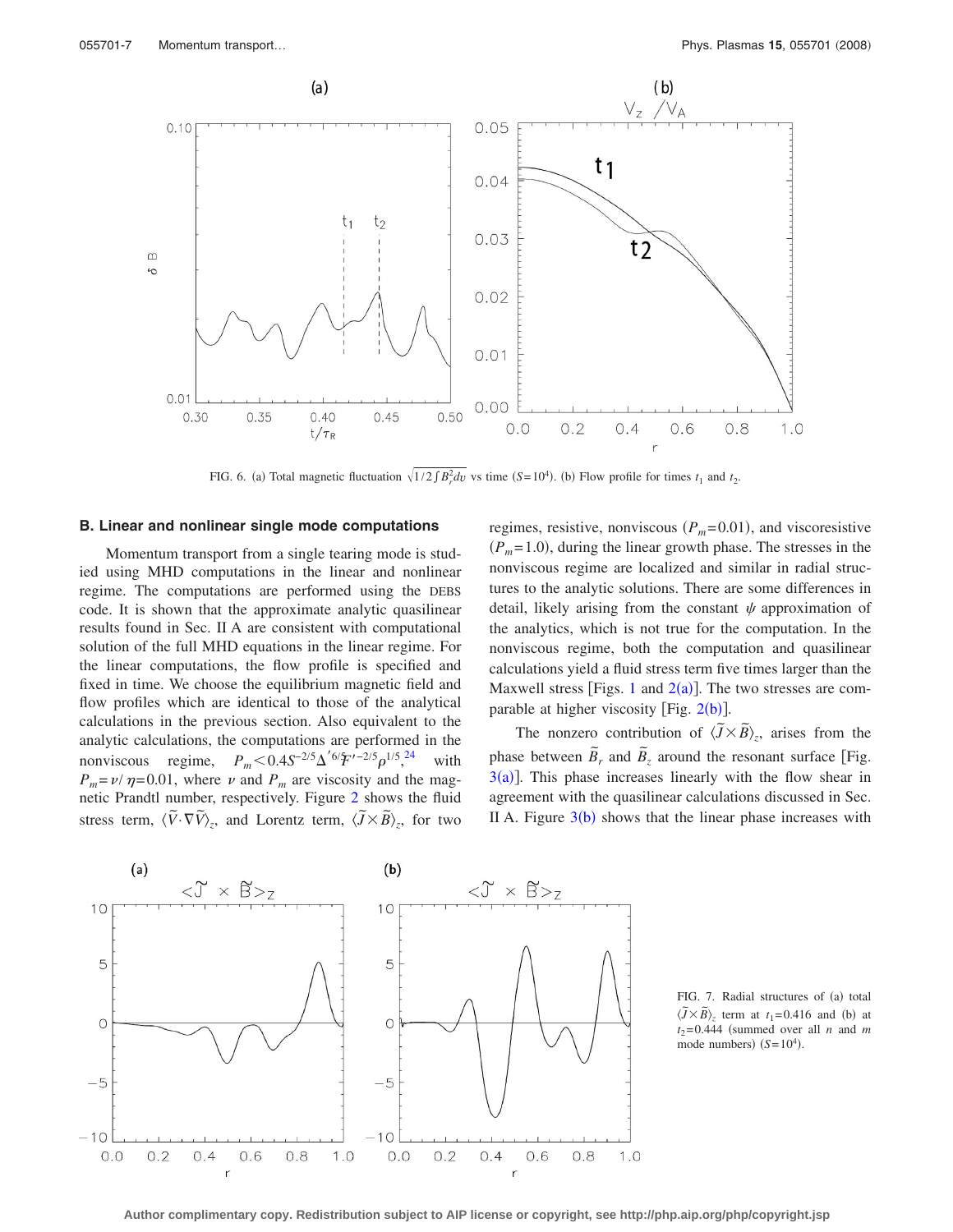<span id="page-7-0"></span>

FIG. 8. Radial structure of  $cos(\delta)$ , where  $\delta$  is the phase between  $\tilde{B}_r$  and  $\widetilde{B}^*_{\cdot}$ . (a) Nonlinear phase from multiple  $z<sub>z</sub>$  (a) comment phase from manapped<br>mode computations; (b) single mode phase from single mode computation.

small mean flow shear. For zero shear flow,  $\widetilde{B}_r$  and  $\widetilde{B}_z$  are 90° out-of-phase and therefore corresponds to zero Lorentz force.

The effect of parallel shear flow on the resistive tearing instability has been studied in slab geometry.<sup>13–[15](#page-10-5)[,19](#page-10-6)</sup> Using constant  $-\psi$  approximations, the growth rate modification of the tearing modes with sub-Alfvénic shear flow was found.<sup>14,[15](#page-10-5)</sup> The growth rate of tearing instability was shown to increase by the small shear flow and the scaling with *S* remained unchanged *S*−3/<sup>5</sup> -. However, later a more general treatment of shear flow effects was considered using the nonconstant- $\psi$  tearing modes.<sup>16</sup> A stabilizing effect was found, when the flow shear is larger than the magnetic field shear. The effect of viscosity on the tearing growth rate with shear flow was also studied.<sup>15,[17,](#page-10-7)[18](#page-10-8)[,20](#page-10-9)</sup> It was found that the growth rate scaling alters as  $S^{-2/3}P_m^{-1/6}$ . Here, we perform linear computation of a core tearing mode with force free equilibrium [with equilibrium current  $J_{\parallel}/B$ =3.2(1-*r*<sup>3</sup>)] with shear flow in the cylindrical geometry. The result of linear MHD computations of a core tearing mode,  $m=1$ ,  $k_z=2.0$ , with mean shear flow at  $S = 10^4$ , and with  $P_m = 0.01$  and  $P_m$ =1 is shown in Fig. [4.](#page-5-1) The equilibrium magnetic field is fixed (and thus the magnetic shear) and only the shear flow is changed. As is seen the tearing mode growth rate is increased for small shear flow and the tearing mode becomes stable at larger shear flow. The results are consistent with the linear theory<sup>14[–17](#page-10-7)</sup> in slab geometry. When the ratio of shear flow to magnetic shear is very small {for  $[(k \cdot V_0)']/(k \cdot B_0)'$  > 0.13 or  $V_0/V_A < 0.05$ } the growth rate does not change. For larger values of the ratio of shear flow to magnetic shear  $[0.13]$  $\langle (k \cdot V_0)' \rangle / (k \cdot B_0)'$  /  $\langle 0.47 \text{ or } 0.05 \langle V_0 / V_A \langle 0.3 \text{ growth} \rangle$ rate increases. At higher shear flow, the tearing mode becomes stable for both Prandtl numbers. At higher shear, the tearing mode can transition to Kelvin–Helmholtz instability. $21$ 

To examine the nonlinear evolution of a single mode (as well as the multimode case), we again employ the DEBS code, but with an *ad hoc* momentum source  $F(r)$  added to the momentum equation. The source is added to generate flow. The transport is then determined by plasma fluctuations. The effect of the forces on the flow during the nonlinear phase of a single mode computation with  $P_m = 0.01$  is shown in Fig. [5.](#page-5-2) The flow profile is flattened around the resonant surface, as for the analytical calculations. The flow flattens very rapidly, in about one thousandth of a viscous diffusion time (or 0.05 resistive diffusion times). Separate computation in which the flow is chosen to be dominantly perpendicular or dominantly parallel (to the equilibrium field) reveal that both flows are flattened similarly.

#### **III. MULTIPLE TEARING MODE COMPUTATIONS**

Here, we investigate full nonlinear dynamics of momentum transport in the RFP using multiple tearing mode computations. Computation with multiple tearing modes, as occurs in the RFP, reveals the additional effects of nonlinear

<span id="page-7-1"></span>

FIG. 9. (a) Total volume integrated magnetic fluctuations  $\sqrt{1/2 \int B_r^2 dv}$  vs time. (b) Plasma flow profiles for times  $t_1$  and  $t_2$  ( $S = 5 \times 10^4$ ).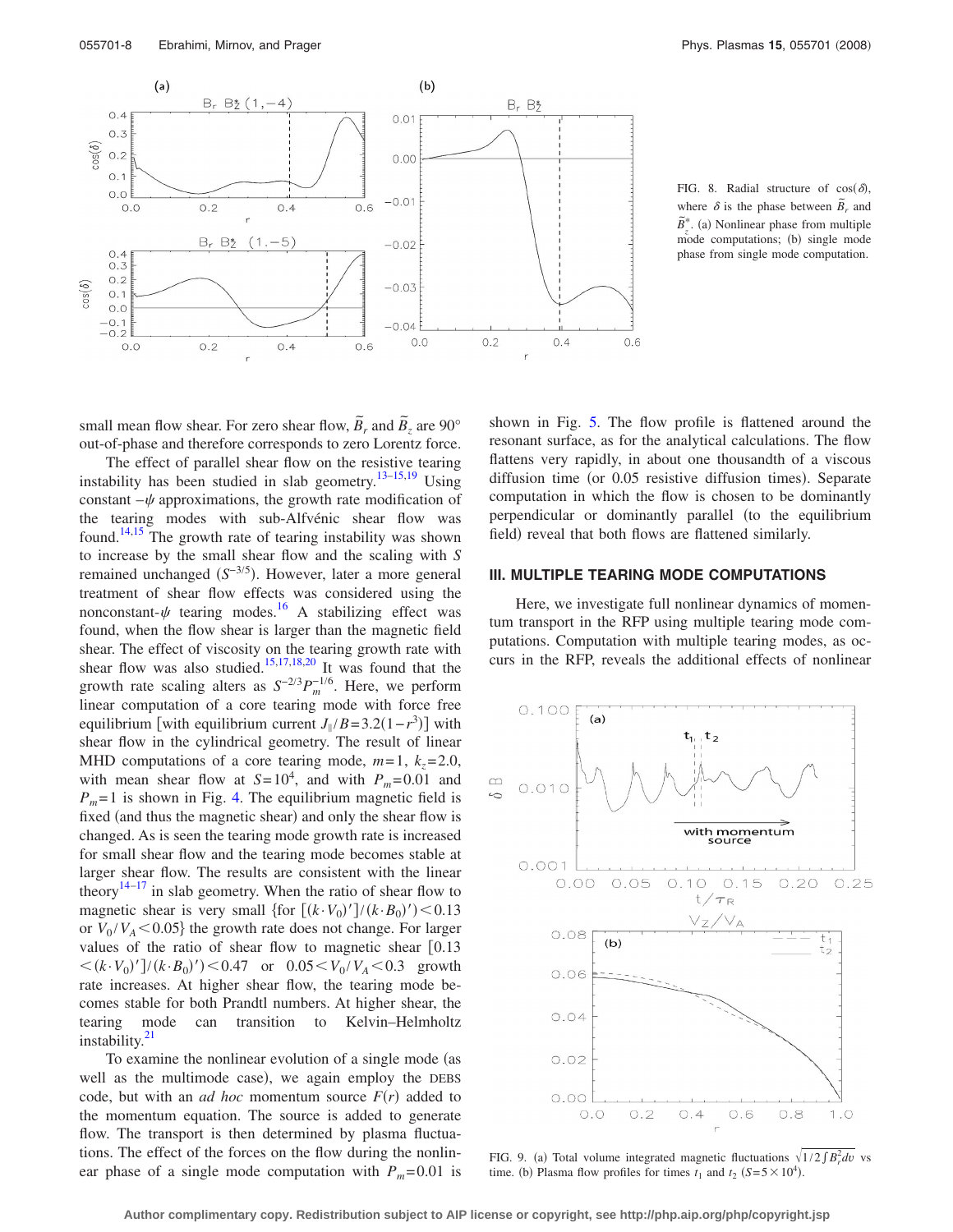<span id="page-8-0"></span>

FIG. 10. Radial structures of (a) total  $\langle \tilde{J} \times \tilde{B} \rangle_z$  term at  $t_1 / \tau_R = 0.11$  and (b) at  $t_2 / \tau_R = 0.112$  (summed over all *n* and *m* mode numbers).

mode coupling. The role of magnetic reconnection and nonlinear mode coupling on momentum transport is studied with an *ad hoc* momentum source added to the axisymmetric momentum equation (in DEBS code). The simulations are started with standard nonlinear RFP simulation,  $F(r)=0$  (with  $P_m$  $= 10$ , aspect ratio  $R/a = 1.66$  and radial, azimuthal, and axial resolutions  $n_r = 200$ ,  $n_\theta = 16$  and  $n_z = 128$ , respectively). After reaching a quasistationary RFP state,  $F(r)$  is switched on with a profile  $F(r)$ =const. The radial structure of the force is such that the axial flow profile would become parabolic in radius in the absence of fluctuation-induced stresses. Computations with  $S = 10^4$  and  $S = 5 \times 10^4$  are presented.

Total magnetic fluctuations for the computation with  $S = 10<sup>4</sup>$  is shown in Fig. [6.](#page-6-0) The *ad hoc* source is applied at  $t/\tau_R = 0.3$  and axial flow velocity reaches a value of  $V_z \approx 0.04 V_A$ . Flow profiles for two times  $(t_1 / \tau_R = 0.416$  and  $t_2 / \tau_R = 0.444$ ) are shown in Fig. [6](#page-6-0)(b). When the fluctuations are low during a sawtooth oscillation (at  $t_1 / \tau_R = 0.416$ ), the Lorentz force is small as shown in Fig. [7](#page-6-1) and the flow profile remains close to the parabolic flow profile. Total Lorentz force is strong when fluctuations are high (at  $t_2 / \tau_R = 0.444$ ) and changes sign around  $r = 0.4 - 0.6$  which result in fattening of the flow profile [Fig.  $6(b)$  $6(b)$ ]. In the multiple mode computations, the Reynolds stress is small, since the flow fluctuations are reduced by viscosity. The individual nonlinear Lorentz forces are large and the nonlinear phase (between  $B_r$  and

 $B_z$ ) becomes stronger than a single tearing mode phase (Fig. [8](#page-7-0)). The phase of a single tearing mode with  $V_z = 0.045V_A$  is shown in Fig.  $8(b)$  $8(b)$ . The nonlinear phases for  $m=1$ ,  $n=-4$ and *m*=1, *n*=−5 modes from the multiple tearing computation is a few times larger than the single tearing mode phase, showing nonlinear coupling enhances the Lorentz forces and thus the momentum transport.

We also perform computations at higher Lundquist number  $S = 5 \times 10^4$ . In these computations more pronounced sawtooth events are observed.  $F(r)$  is switched on at  $t/\tau_R$  $= 0.085$  with a profile  $F(r) =$ const. The tearing fluctuations undergo a repetitive sawtooth cycle, as shown in Fig.  $9(a)$  $9(a)$ . After the force is applied the axial flow builds, saturating at  $V_z = 0.06 V_A$  [Fig. [9](#page-7-1)(b)]. However, the flow is strongly influenced by the sawtooth oscillations of the fluctuations. The flow profiles for two times,  $t_1$  and  $t_2$ , are shown in Fig.  $9(b)$  $9(b)$ . As is seen, the flow becomes flatter in the core at time  $t_2$ when fluctuations are large. The flattening arises from the Lorentz force from tearing fluctuations, shown in Fig.  $10(b)$  $10(b)$ for time  $t_2$ . The Lorentz force at time  $t_1$  is small in the core [Fig.  $10(a)$  $10(a)$ ] and causes a peaked flow profile. The Lorentz terms for  $m=1$  and  $m=0$  modes at time  $t_2$  are also shown in Fig.  $11(a)$  $11(a)$ . It is seen that the main contribution of the total Lorentz term arises from the *m*= 1 modes. The Lorentz force arises from multiple tearing modes, as shown in Fig.  $11(b)$  $11(b)$ 

<span id="page-8-1"></span>

FIG. 11. Radial structure of (a) total  $\langle \tilde{J} \times \tilde{B} \rangle_z$  force for  $m=1$  and  $m=0$  modes (summed over all *n* numbers), (b)  $\langle \tilde{J} \times \tilde{B} \rangle_z$  force for a subset of individual modes [with  $(m,n)=(1,-3), (1,-4), (1,-5), (0,1)$  for time  $t_2/\tau_R$  $= 0.112.$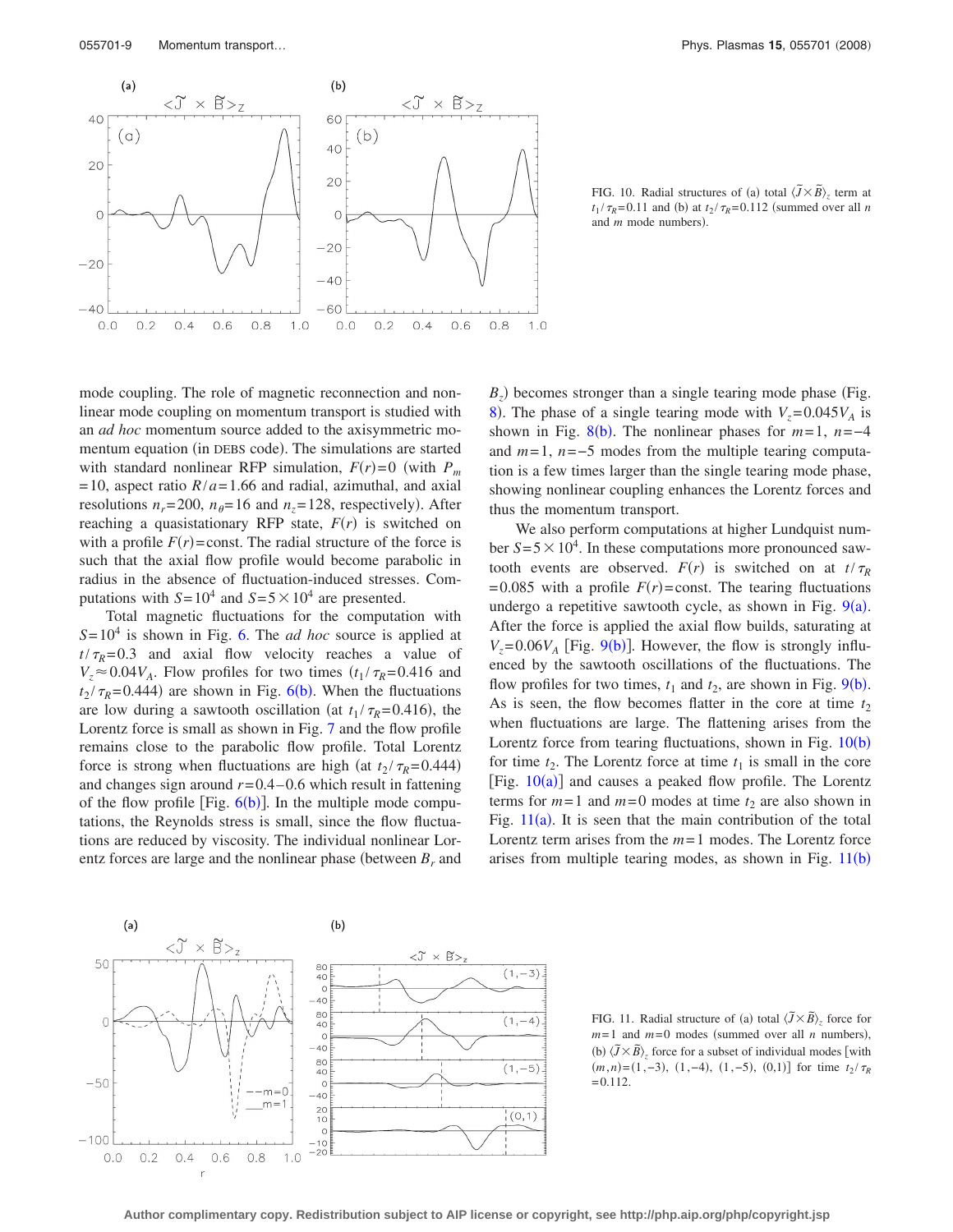<span id="page-9-13"></span>

FIG. 12. (a) Total Lorentz  $\langle \tilde{J} \times \tilde{B} \rangle_z$  force without  $m=0$  modes. (b) Flow profiles without total fluctuations (dashed line) and without  $m=0$  modes (solid line).

for several  $m=1$  modes  $(n=-3$  to  $n=-5$ ) resonant in the core and  $m=0$  mode resonant near the edge.

The observed momentum transport is much more rapid than would occur without fluctuations. The time scale for flattening is about one-tenth of the viscous diffusion time scale. Moreover, this comparison understates the effect of the tearing stresses. To isolate the effect of the tearing modes, we have performed a computation in which the modes are turned off at  $t_1$ , immediately before the onset of the momentumflattening reconnection event. We observe that the flow profile *peaks* due to the modest dominance of the *ad hoc* force over viscous diffusion. Thus, the flattening dominantly occurs from the tearing stresses. The exception is the edge, where the torques localized at about  $r/a \approx 0.92$  (Fig. [10](#page-8-0)) is countered by viscous torques arising near the no-slip boundary. Although the Lorentz force from each mode is largest around its resonant surface, the radial width is substantially larger than that of a single mode. Apparently, nonlinear coupling broadens the radial structures.

To clarify the effect of nonlinear coupling, we perform nonlinear computation in which the *m*= 0 mode is removed. It is known that the  $m=0$  mode mediates the coupling between  $m=1$  modes (with different *n* values). As a result, computation without  $m = 0$  modes eliminates the dominant  $m=1$  mode coupling. The plasma evolves to a quasisteady state without sawtooth oscillations. The Lorentz force is reduced about fourfold across 80% of the plasma radius, as shown in Fig.  $12(a)$  $12(a)$ . The structure of the force is also altered, now being unidirectional in the core. Thus, the flattening of

the flow profile does not occur [Fig.  $12(b)$  $12(b)$ ], and momentum transport is greatly reduced.

## **IV. SUMMARY**

In summary, through quasilinear theory and nonlinear MHD computations, we have established that the Maxwell and Reynolds stresses arising from tearing instabilities can transport momentum rapidly in the RFP. We have calculated the Maxwell and Reynolds stresses from a single tearing mode both in the outer (ideal) region and the reconnection layer. We find that the major contribution to momentum transport from a single tearing mode arises from the innerlayer solutions in the presence of mean shear flow. We have also performed linear stability analysis of tearing modes with shear flow in cylindrical geometry, and find a destabilizing effect in the small shear-flow regime and stabilization at higher shear. Through nonlinear MHD computations, we show that the a single tearing mode can transport momentum much more rapidly than classical viscous forces. Moreover, the inclusion of multiple tearing modes, resonant at different radii, substantially increases momentum transport. Nonlinear mode coupling amplifies the transport. The nonlinear coupling between  $m=1$  modes in the presence of the  $m=0$  mode causes momentum transport. The Lorentz force, and therefore momentum transport, is greatly reduced in the computations without  $m=0$  modes. By eliminating the  $m=0$  mode, the three wave coupling is greatly reduced. Aspects of the theoretical results are consistent with experiment<sup>1</sup> (such as the effect of nonlinear coupling on the phase shift between current and magnetic field fluctuations in the Maxwell stress). However, much of the theoretical predictions awaits experimental test. We are investigating whether currentdriven reconnection can transport momentum in astrophysical situations. In future work, we will report the comparison between momentum transport from the flow-driven magnetorotational instabilities, and from the current-driven reconnection in disk geometry.

- <span id="page-9-0"></span><sup>1</sup>A. K. Hansen, A. F. Almagri, D. Craig, D. J. Den Hartog, C. C. Hegna, S. C. Prager, and J. S. Sarff, Phys. Rev. Lett.  $85$ , 3408 (2000).
- <span id="page-9-1"></span><sup>2</sup>N. Vianello, V. Antoni, E. Spada, M. Spolaore, G. Serianni, R. Cavazzana,
- H. Bergsaker, M. Cecconello, and J. R. Drake, Nucl. Fusion **45**, 761  $^{(2005)}_{38}$
- <span id="page-9-2"></span><sup>3</sup>S. A. Balbus and J. F. Hawley, Astrophys. J. **376**, 214 (1991).
- <span id="page-9-3"></span> ${}^{4}$ B. Coppi and P. S. Coppi, Phys. Rev. Lett. **87**, 051101 (2001).
- <span id="page-9-4"></span><sup>5</sup>F. Ebrahimi, V. V. Mirnov, S. C. Prager, and C. R. Sovinec, Phys. Rev. Lett. **99**, 075003 (2007).
- <span id="page-9-5"></span><sup>6</sup>C. C. Hegna, Phys. Plasmas **3**, 4646 (1996).
- <span id="page-9-6"></span><sup>7</sup>R. Fitzpatrick, Phys. Plasmas **6**, 1168 (1999).<br><sup>8</sup>G. Fiksel A. E. Almagri, L. K. Anderson, T. M.
- <span id="page-9-7"></span>G. Fiksel, A. F. Almagri, J. K. Anderson, T. M. Biewer, A. P. Blair, D. L. Brower, B. E. Chapman, D. Craig, D. J. Den Hartog, W. X. Ding, C. B. Forest, C. C. Hegna, R. Gatto, J. Goetz, K. J. McCollam, V. V. Mirnov, R. O'Connell, S. C. Prager, J. C. Reardon, J. S. Sarff, P. W. Terry, and S. D. Terry, in Proceedings of 19th IAEA Fusion Energy Conference, Paper EX/P4-01 (2002). Available at http://www.iaea.org/programmes/ripc/ physics/fec2002/html/node247.htm#55127.
- <span id="page-9-8"></span><sup>9</sup>D. D. Schnack, D. C. Barnes, Z. Mikic, D. S. Harned, and E. J. Caramana, J. Comput. Phys. **70**, 330 (1987).
- <span id="page-9-9"></span>J. Comput. Phys. **70**, 330 (1987).<br><sup>10</sup>D. Dobrott, S. C. Prager, and J. B. Taylor, Phys. Fluids **20**, 1850 (1977) <sup>10</sup>D. Dobrott, S. C. Prager, and J. B. Taylor, Phys. Fluids **20**, 1850 (1977).<br><sup>11</sup>R. K. Pollard and J. B. Taylor, Phys. Fluids **22**, 126 (1979).
- <sup>11</sup>R. K. Pollard and J. B. Taylor, Phys. Fluids 22, 126 (1979).<br><sup>12</sup>R. Gatto, P. W. Terry, and C. C. Hegna, Nucl. Fusion 42, 496 (2002)
- <span id="page-9-10"></span><sup>12</sup>R. Gatto, P. W. Terry, and C. C. Hegna, Nucl. Fusion **42**, 496 (2002).<br><sup>13</sup>I. Hofmann, Plasma Phys. **17**, 143 (1975).
- 
- <span id="page-9-12"></span><span id="page-9-11"></span><sup>13</sup>I. Hofmann, Plasma Phys. **17**, 143 (1975).<br><sup>14</sup>R. B. Paris and W. N-C. Sy, Phys. Fluids **26**, 2966 (1983).